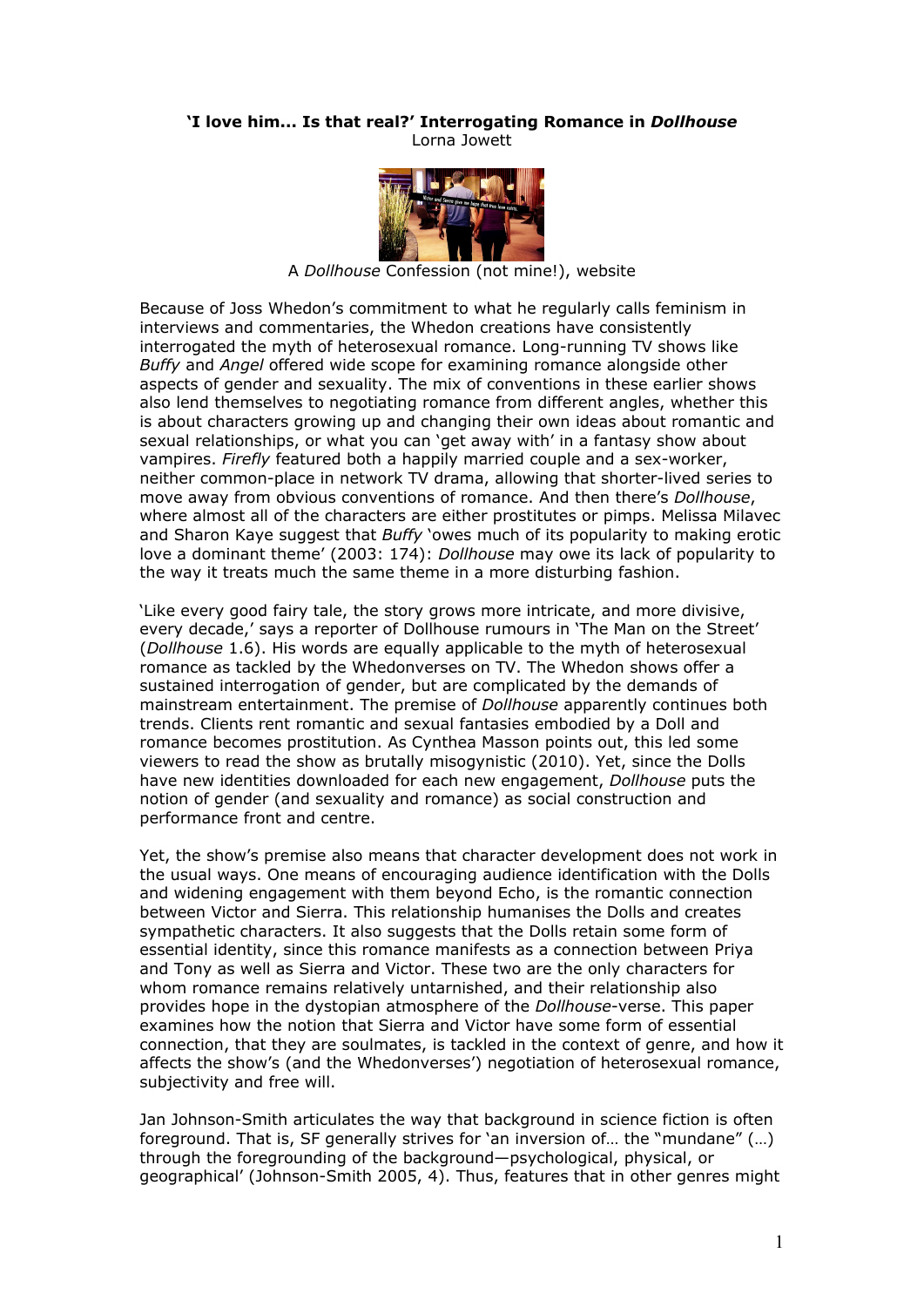remain background details supporting the story unfolding in the foreground, in SF become the stuff that tells us this *is* SF and that often *become* the story. In *Dollhouse*, for instance, the luxurious but bland atmosphere of the LA House is largely created through set design, costume, and actor movement, while the chair and its apparatus demonstrate and make concrete more sinister aspects of the 'tech'.



Language frequently features this way in SF, with novel terms often littering the dialogue without being explicitly defined or explained. These might even be familiar words turned to new meanings (actives, engagements, dolls), a rendering of the genre's ability to estrange the familiar. As Lillian Deritter ('The use of the word "Doll" to describe actives immediately charged the universe… in terms of gender' Deritter 2010, 199), Hugh H. Davis, and Tom Connelly and Shelley S. Rees all point out, much of the language adapted in this way for *Dollhouse* is already loaded in terms of gender, forcing us to reappraise what these words usually mean and how they operate here.

Victor and Sierra's relationship, I suggest, functions as background/ foreground, contributing to the show's exposure of heterosexual romantic myth. These two characters are often in the background or on the periphery of a scene, yet their actions and their connection serve a key purpose in the construction of the show.



The core of much new SF drama on TV is character and emotional realism rather than, or as well as, spectacle, action and special effects. The Whedon shows have always delivered emotional realism no matter how far-fetched their premise. Of course, emotional realism is a suspect concept itself in the Dollhouse since Dolls can be programmed to feel rather than simply to perform. As Adelle DeWitt tells a client in 'The Target': 'She won't lie to you, Mr Connell. Everything you want, everything you need, she will be—honestly and completely' (1.2).

Moreover, all the Whedon shows demonstrate how emphasis on character and self-conscious feminism can clash with genre and narrative conventions as I noted in my paper at the very first *Slayage* conference. The deferral or denial of romantic fulfilment also, obviously, works well in serial drama, one reason that Whedon had to argue for a married couple on board ship in *Firefly*. Despite the romantic wish to love 'forever' serial narrative ensures otherwise (Saxey 2001: 196; Jowett SC1).

On a structural level, Sierra and Victor's connection is clearly used to make Doll [and other] characters sympathetic. One of the problems with having characters who take on different personas each time they come out of the chair, sometimes more than once an episode, is that there's little opportunity for development of those characters and engagement with them. The demonstration of feeling—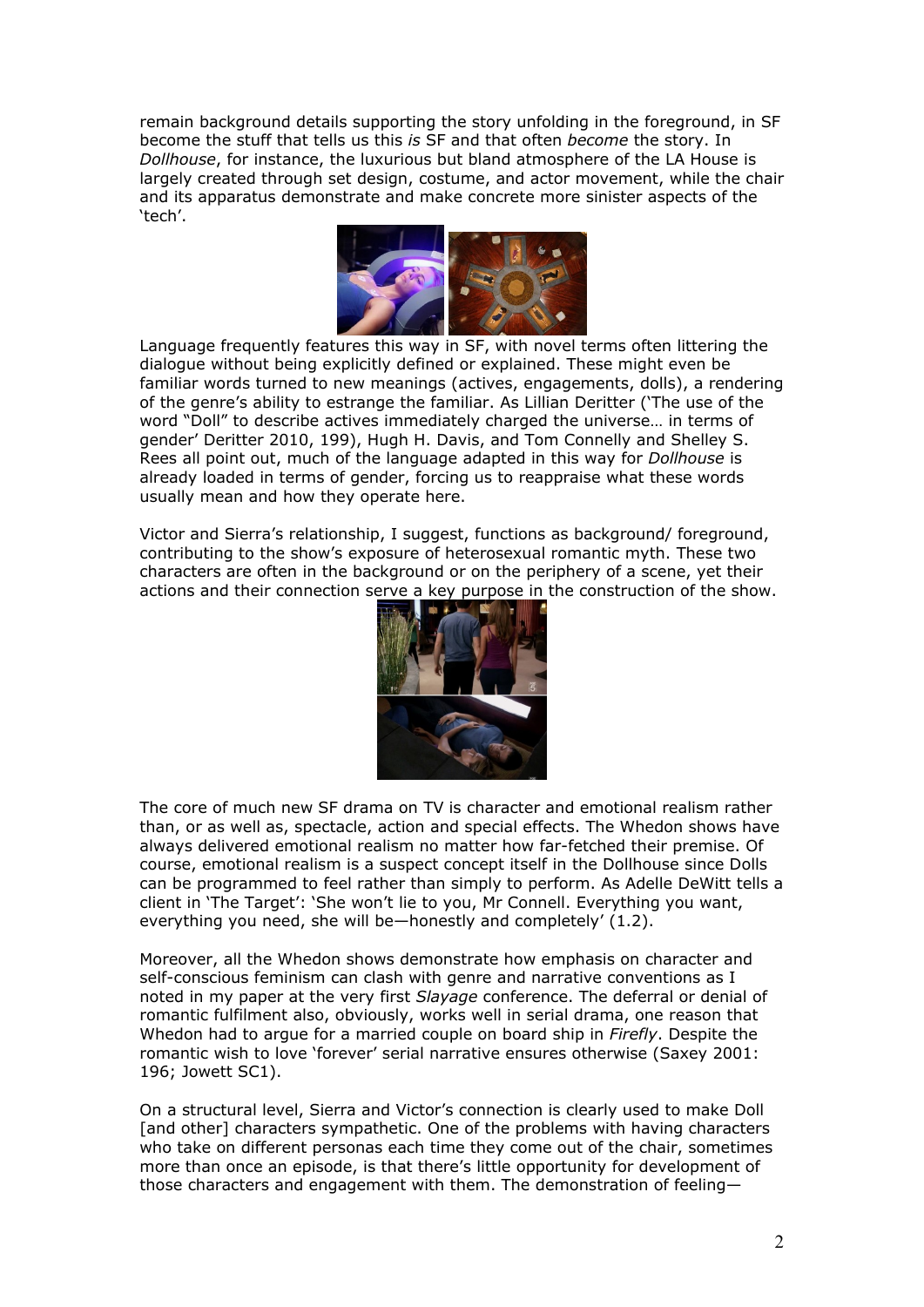physical or emotional—between two 'blank slates' suggests that it is not only Echo who is still potentially human (and therefore being grossly exploited by Rossum). SF consistently presents emotion as an index of humanity, something that stands in contrast to cold science and technology. Audiences are also cued to sympathise with lovers who love against the odds, as these two do, and who recognise and love each other despite apparently losing all memory and identity. This function of sympathy and empathy is played out by several of characters in the Dollhouse, including Boyd, Topher and Adelle. Madeline Muntersbjorn (2010, 19) points out that Topher is redeemed by his response to the revelation of Sierra's abuse as well as his confirmation that Victor's love for her is real (the exchange of dialogue I took as the title for this paper 'I love him. Is that real?/ Yes, it's real. He loves you back.' 2.4).

The Sierra-Victor connection is developed throughout the series, but especially in season 2 where we get backstories for both Priya and then Anthony, reinforcing their importance to the narrative. While this is not conventional character development, it serves much the same function. Furthermore, it provides hope in a dystopian world, something emphasised in 'Epitaph Two: Return' where we meet their son and see Tony/ Victor reconciled with Priya and introduced to T as his father. This reconciliation operates as shorthand for all kinds of resolution, balancing the grim content of the series and its not-so-happy ending. 'All of this serves to keep a humanist hero in play. What better representation than a walking reminder of that go-to humanist value, sexual reproduction?' (Hawk 2010 18). [Here, as elsewhere, I'm skating over some issues that I'll come back to later]

Do Victor and Sierra function, though, as counterpoint or context, similarity or difference?

Our notions of gender and sexuality, including myths of heterosexual romance, are often seen as social constructions. While certain behaviours and characteristics might seem to be 'natural', they are produced through a combination of social convention and repetition and designed to perpetuate patriarchal power. The premise of *Dollhouse* (Whedon calls it 'societal brainwashing' DVD1 comm 'Man') exposes this in a pretty scary fashion. Whedon notes, 'Some people were made very uncomfortable because we're dealing with issues of sexuality and by not explaining it the more it seemed to be the elephant in the room' (DVD2 'Defining Moments'). This discomfort factor accounts for those who saw the show *as* exploitation rather than *about* exploitation; as a fantasy of dominance and compliance, rather than an exploration of how society perpetuates unequal power relations. Or, as Rhonda Wilcox puts it, 'Whether we are examining exploitation or participating in it is part of the question Whedon and Dushku put to us' (2010, 4).

Similarly Muntersbjorn sees the show as 'provok[ing] us to see ourselves, in all of our deviant detail, as unique yet monstrous amalgams' of 'slave, master, serial killer, or mad scientist', pointing to Whedon's comment, 'It's supposed to be about the sides of us that we don't want people to see' (Muntersbjorn 2010 8). I don't think it's reaching too far to suggest that the latter three have traditionally been gendered male, and the conventions that surround their representation tend to align with traditional masculinity. So following this line, are the sides of us that we don't want people to see, well, sexist? Or at least complicit in upholding and perpetuating the myth of heterosexual romance? Remember, Whedon also admits to being easily able to identify with more traditional male perspectives: 'I understand the motivation of the man with the murderous gaze, of the animal, of the terrible objectifying male, 'cause I'm him' (Longworth interview, 2002; in Lavery and Burkhead ed. 58).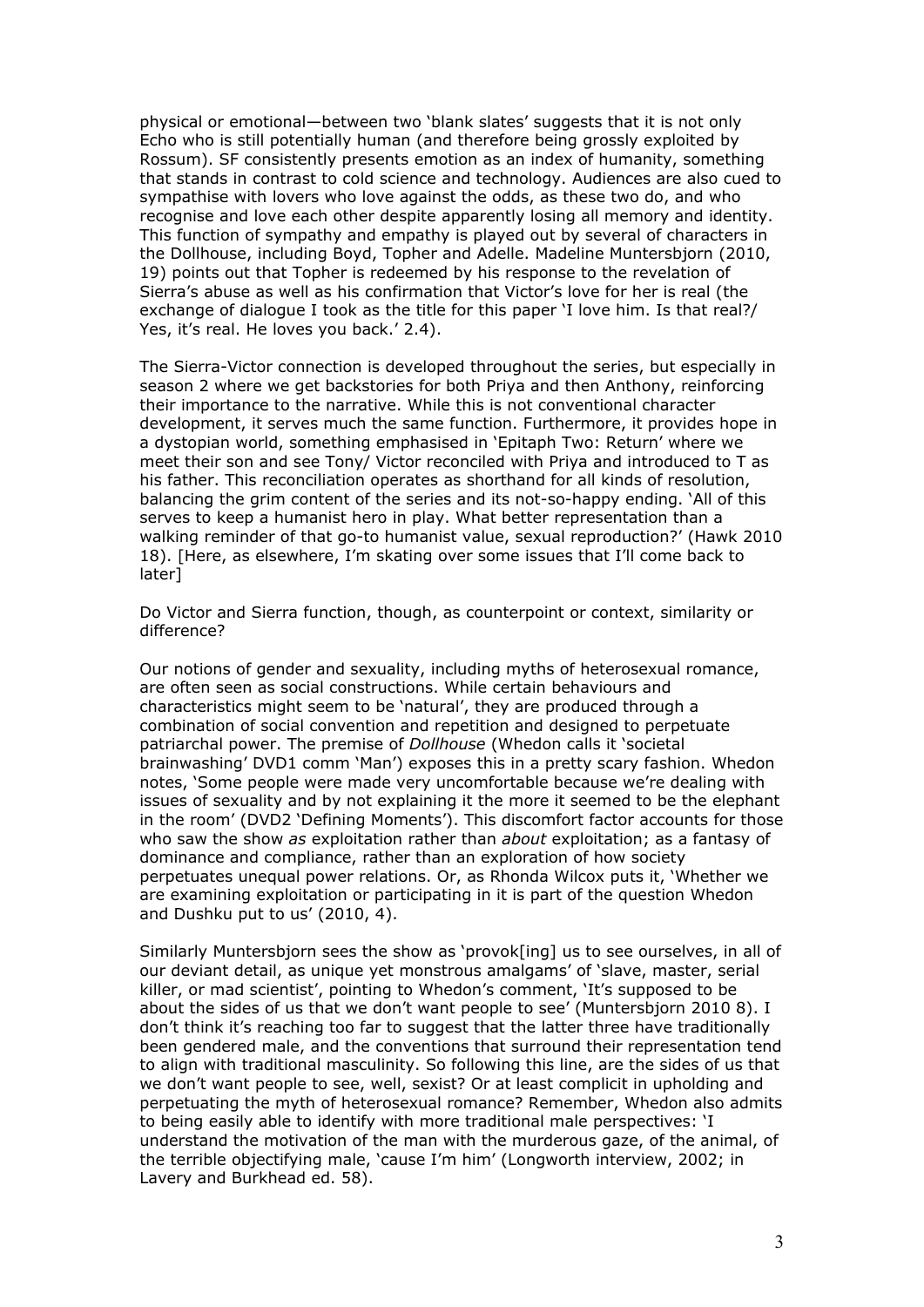*Dollhouse* poses questions about technology and humanity, fantasy and reality, identity and subjectivity, about corporate society and control, about power of all kinds. There's already been some detailed scholarship on these aspects, but I think the questions the show asks about romance are equally fascinating. Some of the questions posed by *Dollhouse* about romance include:

Is romance the fantasy and love the real?

Is love selfish?

Do soulmates exist?

I'm not sure how far I can go to answering these questions, so more specifically, in relation to Victor and Sierra:

- How is Victor's response to Sierra any different to the other male obsessions in the show?
- Does the apparent innocence of their love suggest that society is the problem with romance?
- Does the notion that Sierra and Victor are soulmates rule out free will?

How is Victor's response to Sierra any different to the other male obsessions in the show? Much of the existing *Dollhouse* scholarship focuses on Echo and other, more prominent characters, and this seems to be a question nobody is asking. Looking at the rundown of clients, especially in season 1, there's a preponderance of obsessive heterosexual men. Some, like Joel Mynor, may be presented sympathetically, enabling the show to shed light on Paul's obsession with Caroline. Others, like Alpha, are shown to be capable of change. So is Victor's 'love' for Sierra the same or different? One obvious answer that might distinguish Victor is that his love is innocent, contrasting the corrupted versions of 'love supreme' touted by other male characters.

The first evidence of Victor's feelings for Sierra is physical ('man reaction' 1.5 'True Believer'), in keeping with the general depiction of sleazy sexuality in the show. Given the narrative arc that continues into the next episode, Victor's sexual interest in Sierra also allows for confusion about who is abusing her in the Dollhouse (1.6 'Man'). Yet this narrative eventually reinforces the sense that Victor's feelings are innocent and other male characters' are not. Still, it's notable in reading about these characters that people tend to cite *Victor's* love for Sierra, not Sierra's love for Victor. Like many of the other obsessive males depicted across the seasons, this 'love' is rather one-sided.



(Man on the Street)

Remember it is Priya whom we see confess her feelings for him, not Sierra, and this doesn't come until season 2. Several commentators (DeRitter, XXXX) note Victor's passivity: is it only this that prevents him from pressing his attention on Sierra? We probably don't want to think so. So can there be such a thing as a good obsession? Is this what we mean by 'love'? If it is, no wonder it's so hard to tell the difference between 'real' love, myths of romance and abuses of power.

When Echo 'marries' in 'Vows' (2.1), we know this stereotypical perfect wedding day is not real. I know people who would sigh with pleasure and delight at an image like this. I also know people who would deride it.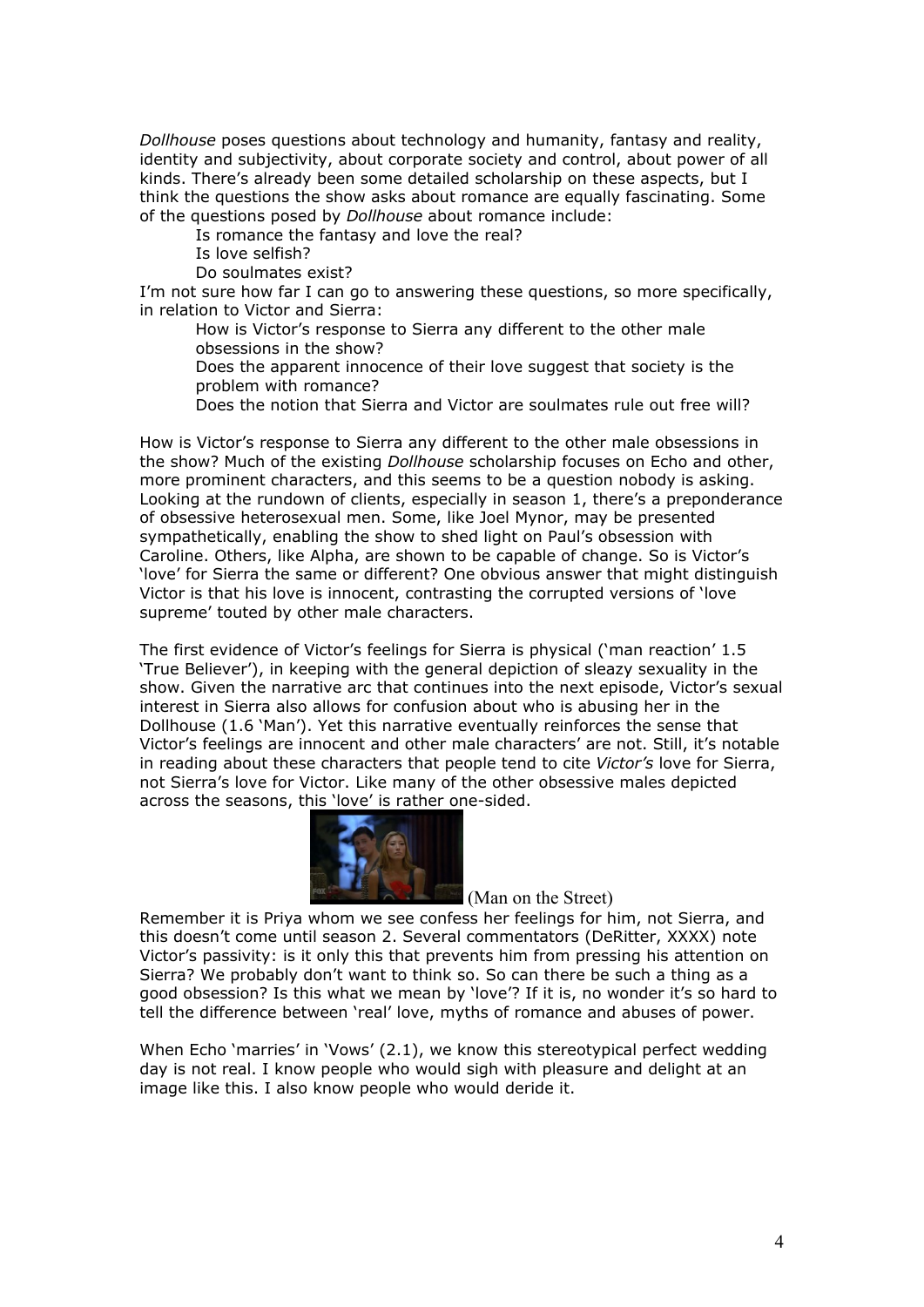

Remember Whedon comments that the whole show demonstrates that 'everything that was sweet was kind of creepy' (Whedon 'Looking Back' DVD2). 'Victor wants to pretend. He pretends we're married' Sierra tells Dr. Saunders in 'Man on the Street'.



'everything that was sweet was kind of creepy'? (Whedon)

Perhaps this folding together of creepy/sweet partially accounts for the often contradictory ways the show's writers, creators, and viewers talk about romance in *Dollhouse*. On the DVD commentary to 'Belonging' for instance, Jed Whedon uses 'friendship' to describe Sierra and Victor's relationship, and a little later Maurissa Tanchareon calls it 'true love' (DVD2 comm 'Belonging'). Given the apparent 'innocence' of Victor's feelings, something echoed by actor Enver Gjokaj (DVD 2 'Looking Back'), it's not surprising that we never see Sierra and Victor in a sexual scene, despite his 'man reactions' to her. During 'The Attic' (2.10) Priya's nightmare transforms sex with Anthony into abuse from Nolan, whom she stabs.



This sexual activity is thus distanced from the Dolls: it takes place in a dream space, and it features Anthony and Priya, not Victor and Sierra. Here, it's fairly overt that something 'sweet' turns into something 'creepy' since the Attic sets up loops to imprison its victims. [NB Anthony's loop has nothing to do with Priya: until 'Needs' he's never met her as Anthony, only as Victor].

Furthermore, by virtue of Victor and Sierra being Dolls, Victor's feelings might seem to be more authentic than other emotional or sexual connections because they don't rely on social context or performance of social roles. This starts to answer my second question. Is society to blame for the problems attendant on the myth of heterosexual romance? This isn't really about love in general: memory wipes were integral to the plots of both *Buffy* and *Angel*, as I noted at this conference two years ago. In those cases, the love that persisted regardless of memory loss was a family bond between sisters Buffy and Dawn, or parent and child Angel and Connor. *Dollhouse* has a more difficult task in asking whether 'love' can be shorn of the myth of heterosexual romance.

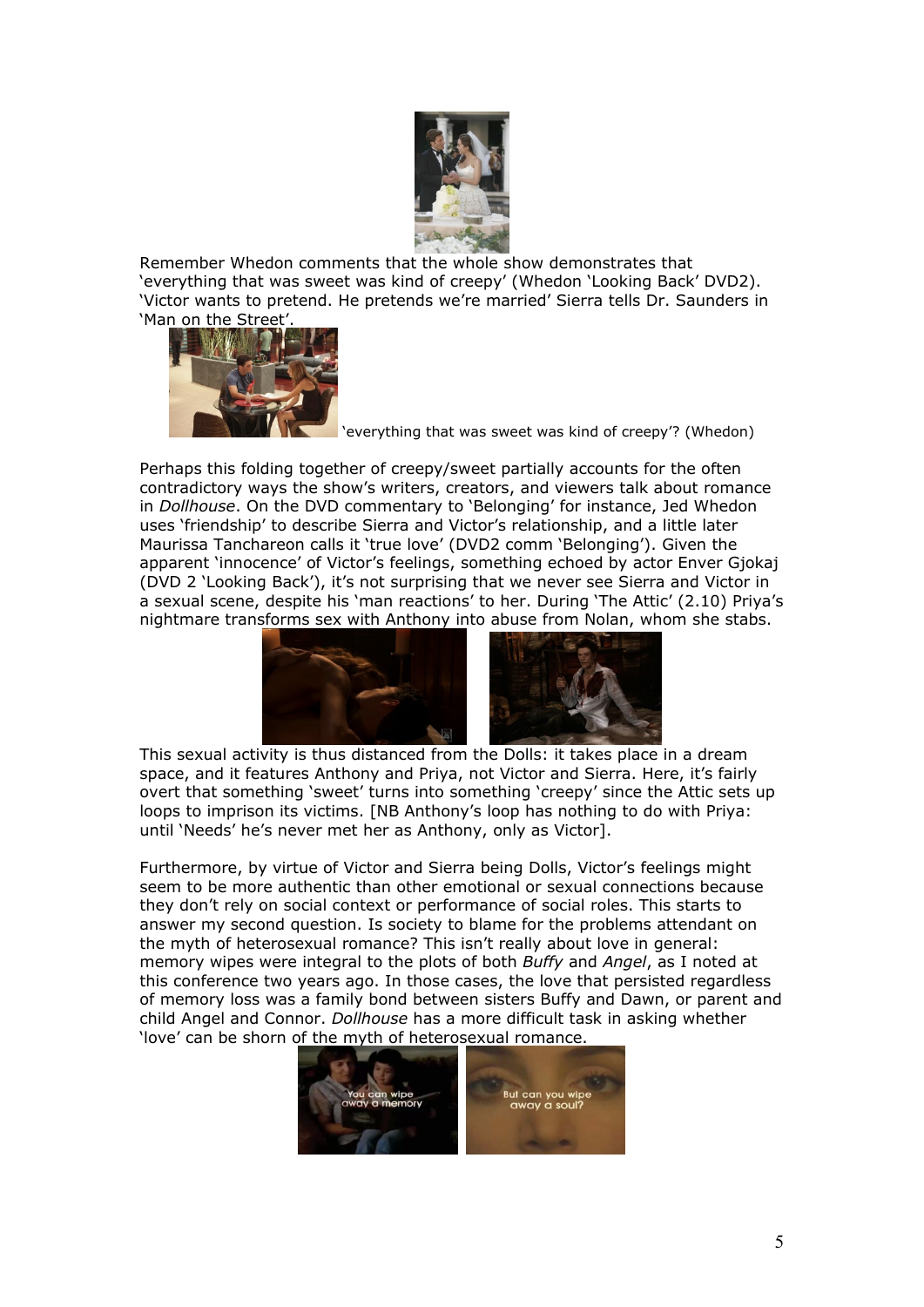One of the answers is that there is no soul, it's just physical. Connelly and Rees note the way Dolls are compared to animals:

In a sense, they exist as their animal selves, eschewing what Marx describes as "conscious life activity" (75) for an existence that invites Topher to label them "a little bit bison" ("Gray Hour" 1.4) and Bennett Halverson to call them "free range chickens" in comparison to the Washington D.C. actives, whom she says are kept more "like veal" ("Getting Closer" 2.11). (Connelly and Rees 2010 9)

Such descriptions are, entirely consciously, I'm sure, distasteful, especially by the second season where we have come to know individual Dolls as, well, individuals. To describe the tabula rasa Dolls as animals is an obvious form of dehumanisation, and has a long history in the language of slavery and oppression. Including (background) scenes where we see Dolls engaging in artistic activities as well as physical ones offers a counterbalance to this 'animal' instinct. Like emotion, aesthetic appreciation is often used in SF (*2001*, *Blade Runner*, *Star Trek NG*) as a measure of humanity, something that distinguishes us as self-conscious, intelligent life.

Moreover, the suggestion that without memories and social identity, we are simply instinctive animals threatens Western society's highly-valued notions of individuality and free will. If we're just animals, the fittest survive, and sex is simply a means to reproduction. In 'Imprint' (2.2) the title suggests that Echo is programmed with maternal feeling, potentially challenging this 'natural' urge, even if it is happening at a 'glandular level'. Yet Madeline's overwhelming grief for her lost daughter ('Needs' etc) is what causes her to enter the Dollhouse and become November. So is biological essentialism for 'real' or it is just social imprinting? Options still open. It's not too comfortable, then, to know that Victor and Sierra, as Tony and Priya, are the couple who have a child by the end of the series. Is this the sum of their love? That 'go-to humanist value, sexual reproduction' as Hawk refers to it? Remember, in a post-apocalyptic world, repopulation may be imperative and the default is heterosexuality, as *Battlestar Galactica* demonstrated (see Jowett 2010)—even when it doesn't have to be.

Bronwen Calvert observes that The basic situation of *Dollhouse*'s narrative, …, certainly raises questions of "what it means to reconfigure the physical body with virtual stimuli" and of whether it is possible to create "a body devoid of all discursive and cultural delimitations" (Hayles 15; Bronfen 117). (Calvert 2010 5). I suppose one reason we're not too comfortable with the idea of the Dolls as just bodies is that this seems to accede to their positioning as actives/ prostitutes/ skinsuits for hire. As Calvert notes, the show *asks* 'whether it is possible' to create an unacculturated body rather than *answering* this question. Even if its answer is yes, and we believe that Victor and Sierra can 'fall in love' and that love persists when they become Priya and Anthony, they still have to live in the world. NB when they are Priya and Tony, in the post-apocalyptic world of Epitaphs 1 and 2, their relationship is more real, and more problematic, than it was as Victor and Sierra.

Is this because while Tony and Priya have choices to make, Victor and Sierra do not? Many of the Whedon shows have tackled fate, predestination and prophecy, tending to uphold the value of choice. Buffy kicked against being the Chosen One, and survived being Prophecy Girl right from the first season (1.12 'some prophecies are a bit dodgy' admits Giles, though the Codex wasn't supposed to be one of them); *Angel* consistently overturned and/or played with the idea of destiny and prophecy, often arguing, as Angel says, 'don't believe everything you're foretold ('To Shanshu in LA' 1.22). *Firefly* and *Serenity* included stories about mind control (via River) and featured zombies apparently devoid of anything but violent instinct in the Reavers. All three shows valorised free will and the freedom to make choices. *Dr Horrible's Sing-along Blog* takes this to a sinister extreme when Billy chooses to pursue his goal and become supervillain Dr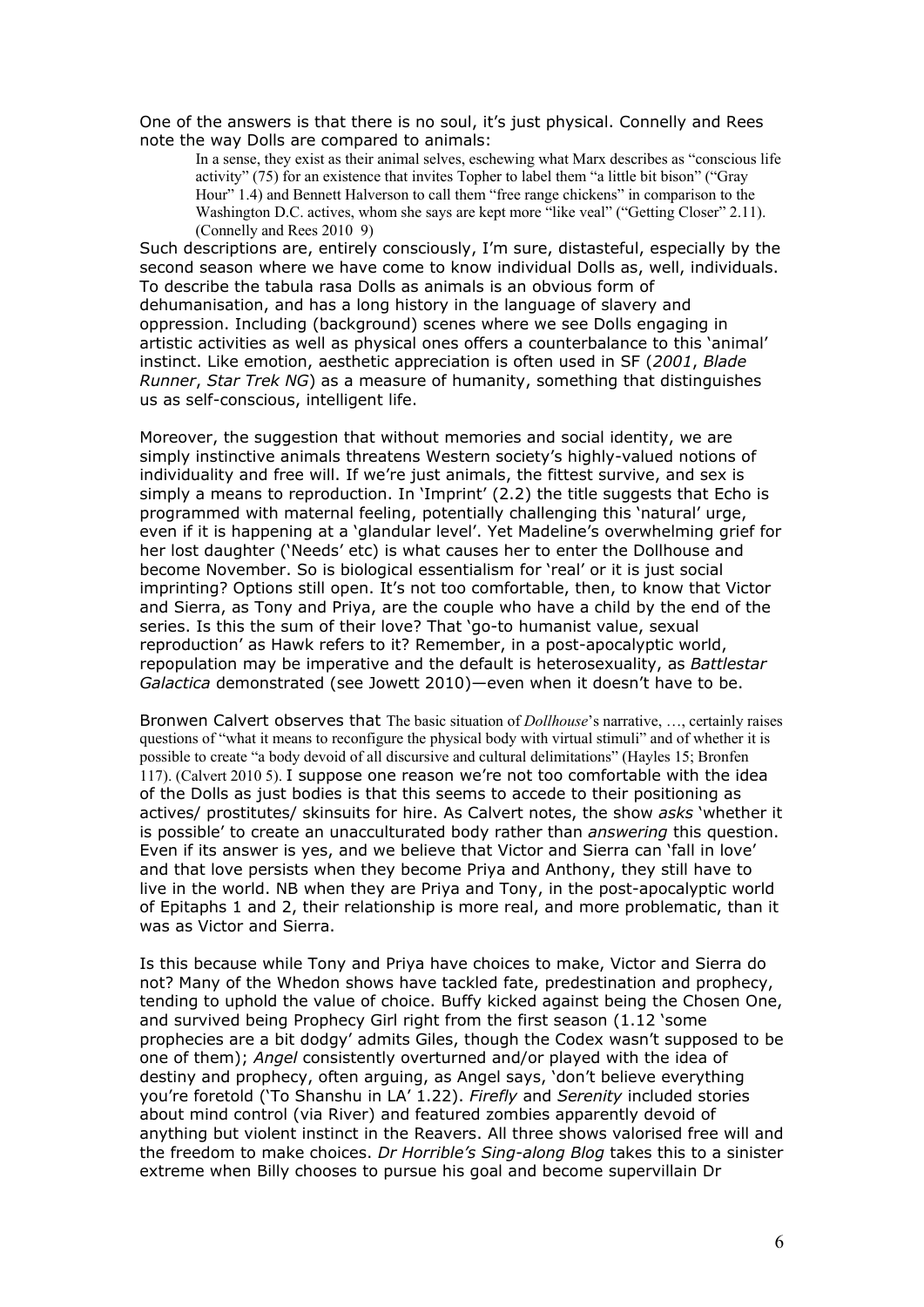Horrible rather than win his heterosexual happy ending with Penny. In *Dollhouse*, free will is voluntarily given up by those who sign up to be Dolls.

When the Dolls are temporarily allowed to work through some of their originals' 'issues' in 'Needs' (1.8), and appear to escape the Dollhouse, Priya says they decide for themselves now. Given that this is a plan engineered by those running the LA House, it is not exactly free will. While Echo and other Dolls eventually do escape the Dollhouse, at least partially, and start making decisions about how to resist their slavery, this action in the political sphere is not necessarily paralleled in the private, romantic sphere. If Victor and Sierra are 'soulmates' to the point that Tony and Priya also fall in love, does this suggest that they are they still programmed, acting on some deeper instinct that precludes conscious choice? Is this what love is?

'It's as if I met this woman in a previous life, as though our love transcends our very being' (Roger/Victor to Adelle 'Stop-loss' 2.10)



"it was as if their souls had fallen in love with each other in the absence of the complications of their personalities, and that love continued to grow after their personalities returned" (Morohunfola 2010, 225)

Oluwafemi Morohunfola here states that as well as social pressure and myths of heterosexual romance, personality is also irrelevant. This directly contradicts the (perhaps equally idealised) notion that personality is, or should be, what we fall in love with, rather than, say, an attractive physical appearance, or social status, or economic success, or even the 'correct' gender and/or sexual orientation. This falling in love without personality is clearly not intended to be a return to the animal metaphor, since the soul is a factor here. [An active 'is the truest soul among us,' says Adelle in 'Ghost' 1.1]. Part of me wants to say that this talk of soulmates is nonsense, it's just a way to describe a feeling that may, or may not be an idealisation of accumulated factors that make two people 'fall in love'. Another part of me wants to believe it.



So do Victor and Sierra give us hope that true love exists? If so, what does that say about how we understand 'love' and how invested we are in the myth of heterosexual romance? We want to accept their 'love' at face value, and there are pressing narrative reasons to give the characters a form of 'happy ending' to alleviate the dystopian gloom. It's easy, watching *Dollhouse*, to see the corporate Big Bad and want to fight the power, to debate actuals versus actives, to condemn the objectification of the dolls. It's less easy, because it's more background, to fight our own, programmed, desire to see 'true love' triumph, to challenge the myths of heterosexual romance, including the notion of soulmates. Not everyone wants to be challenged in that way. But this is what SF is for. The estrangement or defamiliarization strategies of SF are tools to enable us to see our own society and our own social programming afresh. When Whedon says